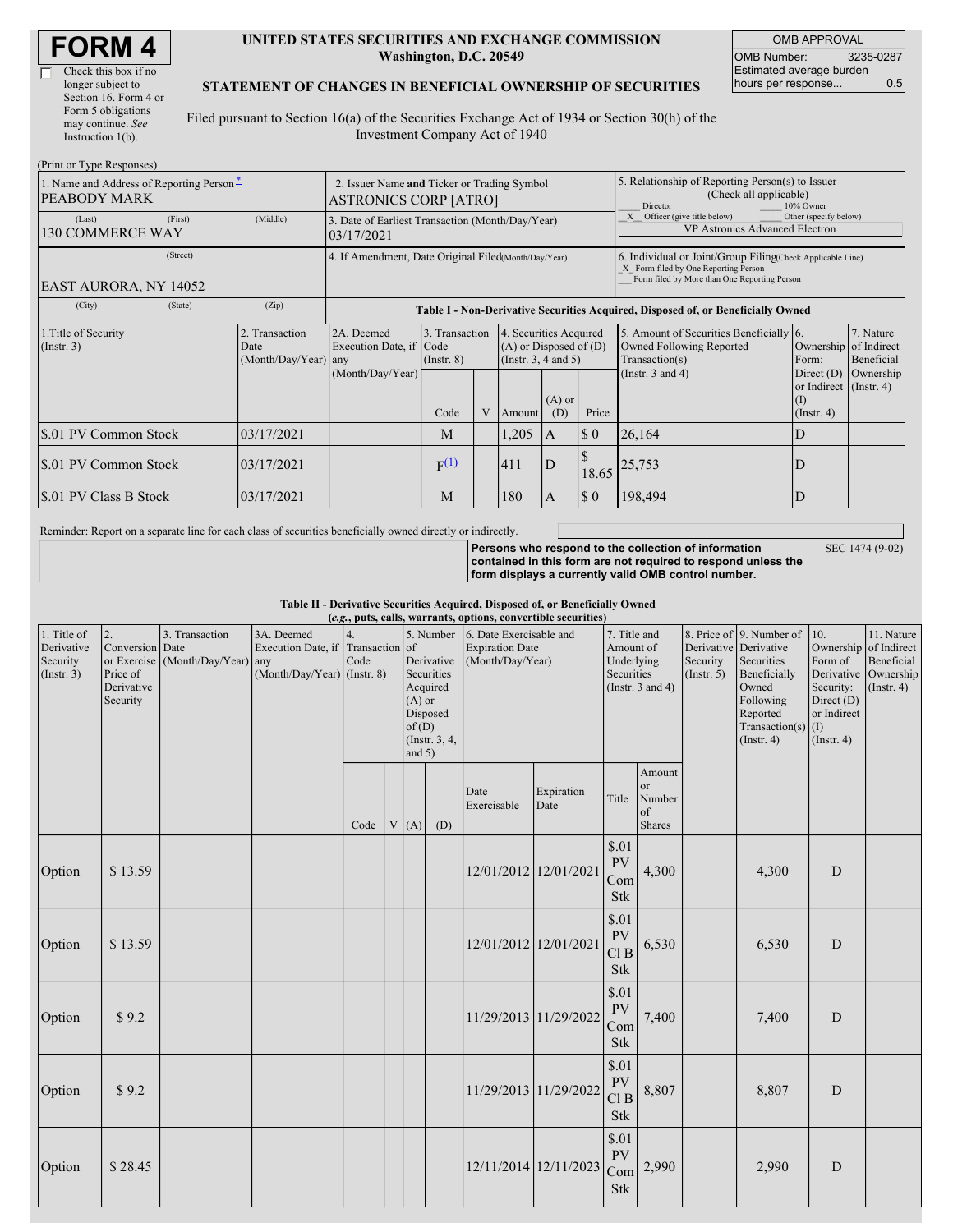| Option                                                                                                     | \$28.45           |            |             |       |                       | 12/11/2014 12/11/2023 | $\$.01$<br>${\rm PV}$<br>Cl <sub>B</sub><br><b>Stk</b>                                                                                                            | 2,467  |        | 2,467            | ${\rm D}$ |  |
|------------------------------------------------------------------------------------------------------------|-------------------|------------|-------------|-------|-----------------------|-----------------------|-------------------------------------------------------------------------------------------------------------------------------------------------------------------|--------|--------|------------------|-----------|--|
| Option                                                                                                     | \$30.83           |            |             |       |                       | 12/11/2015 12/11/2024 | \$.01<br>${\rm PV}$<br>Com<br><b>Stk</b>                                                                                                                          | 3,470  |        | 3,470            | ${\rm D}$ |  |
| Option                                                                                                     | \$30.83           |            |             |       |                       | 12/11/2015 12/11/2024 | \$.01<br>PV<br>Cl B<br>Stk                                                                                                                                        | 1,807  |        | 1,807            | ${\rm D}$ |  |
| Option                                                                                                     | \$27.72           |            |             |       |                       | 12/03/2016 12/03/2025 | $\$.01$<br>PV<br>Com<br><b>Stk</b>                                                                                                                                | 4,500  |        | 4,500            | ${\rm D}$ |  |
| Option                                                                                                     | \$27.72           |            |             |       |                       | 12/03/2016 12/03/2025 | \$.01<br><b>PV</b><br>Cl B<br>Stk                                                                                                                                 | 1,451  |        | 1,451            | ${\bf D}$ |  |
| Option                                                                                                     | \$31.76           |            |             |       |                       | 12/14/2017 12/14/2026 | \$.01<br>PV<br>Com<br>Stk                                                                                                                                         | 4,820  |        | 4,820            | ${\rm D}$ |  |
| Option                                                                                                     | \$31.76           |            |             |       |                       | 12/14/2017 12/14/2026 | $\$.01$<br>${\rm PV}$<br>Cl B<br>Stk                                                                                                                              | 723    |        | 723              | ${\bf D}$ |  |
| Option                                                                                                     | \$35.61           |            |             |       |                       | 12/12/2018 12/12/2027 | \$.01<br>${\rm PV}$<br>Com<br>Stk                                                                                                                                 | 7,010  |        | 7,010            | ${\bf D}$ |  |
| Option                                                                                                     | \$35.61           |            |             |       | 12/12/2018 12/12/2027 |                       | \$.01<br>PV<br>Cl B<br><b>Stk</b>                                                                                                                                 | 1,052  |        | 1,052            | ${\rm D}$ |  |
| Restricted<br>$\operatorname*{Stock}% \left( X\right) \equiv\operatorname*{Stock}(\mathbb{R}^{2})$<br>Unit | (2)               | 03/17/2021 | $\mathbf M$ | 1,205 | (3)                   | (3)                   | \$.01<br>PV<br>Com<br>$\operatorname*{Stk}% \nolimits_{\mathbb{Z}}\left( \mathbb{Z}^{\Sigma\left( 1\right) }% ,\mathbb{Z}^{\Sigma\left( 2\right) }\right)$        | 1,205  | $\$$ 0 | $\boldsymbol{0}$ | ${\rm D}$ |  |
| Restricted<br>Stock<br>Unit                                                                                | $\underline{(4)}$ | 03/17/2021 | M           | 180   | (3)                   | (3)                   | \$.01<br>${\rm PV}$<br>Cl B<br>Stk                                                                                                                                | 180    | $\$$ 0 | $\boldsymbol{0}$ | ${\bf D}$ |  |
| Option                                                                                                     | \$31.57           |            |             |       |                       | 12/13/2019 12/13/2028 | \$.01<br>${\rm PV}$<br>Com<br>Stk                                                                                                                                 | 9,280  |        | 9,280            | ${\bf D}$ |  |
| Restricted<br>Stock<br>Unit                                                                                | (2)               |            |             |       | (5)                   | (5)                   | \$.01<br>${\rm PV}$<br>Com<br>Stk                                                                                                                                 | 1,220  |        | 1,220            | ${\bf D}$ |  |
| Option                                                                                                     | \$30.04           |            |             |       |                       | 12/09/2020 12/09/2029 | \$.01<br>${\rm PV}$<br>Com<br><b>Stk</b>                                                                                                                          | 13,600 |        | 13,600           | ${\bf D}$ |  |
| Restricted<br>Stock<br>Unit                                                                                | (2)               |            |             |       | 6                     | 6                     | \$.01<br><b>PV</b><br>Com<br>$\operatorname*{Stk}% \nolimits_{\mathbb{Z}}\left( \mathbb{Z}^{\Sigma\left( 1\right) }% ,\mathbb{Z}^{\Sigma\left( 2\right) }\right)$ | 6,625  |        | 6,625            | ${\bf D}$ |  |
| Option                                                                                                     | \$14.45           |            |             |       | 01/22/2022 01/22/2031 |                       | \$.01<br>PV<br>Com<br>Stk                                                                                                                                         | 20,250 |        | 20,250           | ${\rm D}$ |  |